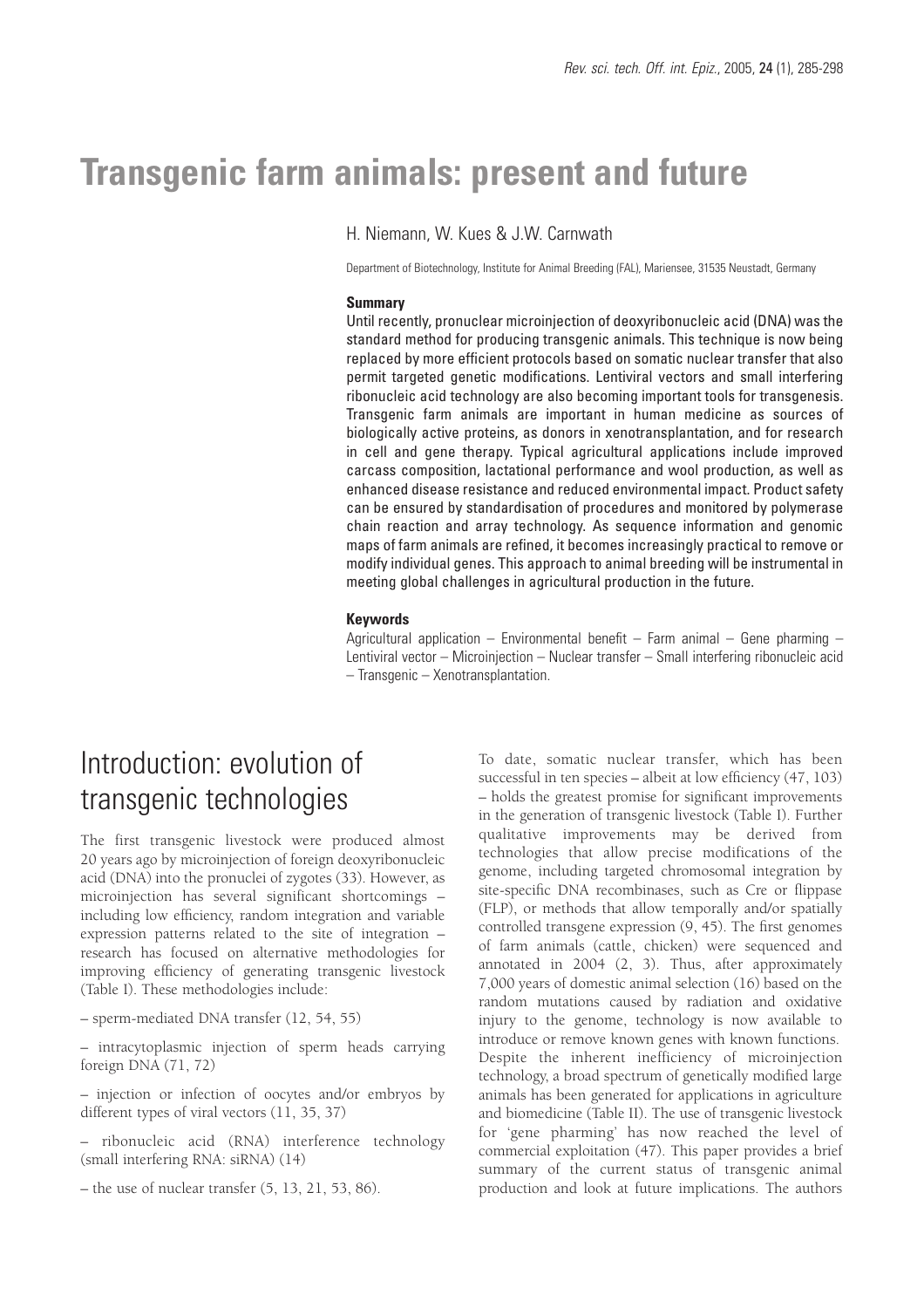focus on large domesticated species and do not cover the recent developments in poultry breeding or aquaculture.

# Biomedical applications of transgenic domestic animals

## **Pharmaceutical production in the mammary gland of transgenic animals**

Gene 'pharming' entails the production of recombinant biologically active human proteins in the mammary glands of transgenic animals. This technology overcomes the

#### **Table I**

#### **Evaluation of gene transfer methodology\***

limitations of conventional and recombinant production systems for pharmaceutical proteins (63, 82) and has advanced to the stage of commercial application (27, 107). The mammary gland is the preferred production site, mainly because of the quantities of protein that can be produced in this organ using mammary gland-specific promoter elements and established methods for extraction and purification of that protein (63, 82).

Guidelines developed by the Food and Drug Administration (FDA) in the United States of America (USA) require monitoring of the animals' health, sequence validation of the gene construct, characterisation of the isolated recombinant protein, and monitoring of the genetic stability of the

| <b>Methodology</b>                          | <b>Animal</b><br>usage | Site of<br>integration | Integration<br>prescreening | <b>Homologous</b><br>recombination | <b>Multiple</b><br>transgenes | <b>Maximum construct</b><br>size limitation     | <b>Founder</b><br>mosaicism | <b>Technical</b><br>difficulty |
|---------------------------------------------|------------------------|------------------------|-----------------------------|------------------------------------|-------------------------------|-------------------------------------------------|-----------------------------|--------------------------------|
| Microinjection                              | High                   | Random                 | No                          | <b>No</b>                          | Inefficient                   | Artificial chromosomes                          | Yes                         | $\hat{\cdot}$                  |
| Somatic nuclear transfer                    | Low                    | Prescreened            | Yes                         | Possible                           | Yes                           | Transfection limited/<br>artificial chromosomes | No                          | $\odot$                        |
| Implantation of transgenic<br>spermatogonia | Low                    | Random                 | Yes                         | Not yet                            | Not yet                       | <b>Transfection limited</b>                     | No                          | $\widehat{\mathbb{C}}$         |
| Lentivirus injection                        | Low                    | Random                 | <b>No</b>                   | No                                 | Yes                           | $\sim$ 5 kb                                     | Yes                         | $\mathbb{C}$                   |
| Sperm-mediated gene<br>transfer method      | Low                    | Random                 | <b>No</b>                   | <b>No</b>                          | Inefficient                   | Not known                                       | Not known                   | $(\ddot{\mathbf{c}})$          |

\* all grading is based on the fully matured technology

#### **Table II**

#### **Current status of transgenesis in livestock**

| <b>Area of application</b> | <b>Early experimental</b><br>phase | <b>Experimental</b><br>stage | <b>Advanced</b><br>experimental stage | <b>Transition experiments/</b><br>practical use | <b>Practical</b><br>use |
|----------------------------|------------------------------------|------------------------------|---------------------------------------|-------------------------------------------------|-------------------------|
| <b>Biomedicine</b>         |                                    |                              |                                       |                                                 |                         |
| Gene pharming              |                                    |                              |                                       |                                                 |                         |
| Antibody production        |                                    |                              |                                       |                                                 |                         |
| Xenotransplantation        |                                    |                              |                                       |                                                 |                         |
| Solid organs               |                                    |                              |                                       |                                                 |                         |
| Cells/tissues              |                                    |                              |                                       |                                                 |                         |
| Blood replacement          |                                    |                              |                                       |                                                 |                         |
| Disease model              |                                    |                              |                                       |                                                 |                         |
| <b>Agriculture</b>         |                                    |                              |                                       |                                                 |                         |
| Carcass composition        |                                    |                              |                                       |                                                 |                         |
| Leaner meat                |                                    |                              |                                       |                                                 |                         |
| Healthful lipids           |                                    |                              |                                       |                                                 |                         |
| Lactational performance    |                                    |                              |                                       |                                                 |                         |
| Environmental impact       |                                    |                              |                                       |                                                 |                         |
| Wool production            |                                    |                              |                                       |                                                 |                         |
| Disease resistance         |                                    |                              |                                       |                                                 |                         |
| Fertility                  |                                    |                              |                                       |                                                 |                         |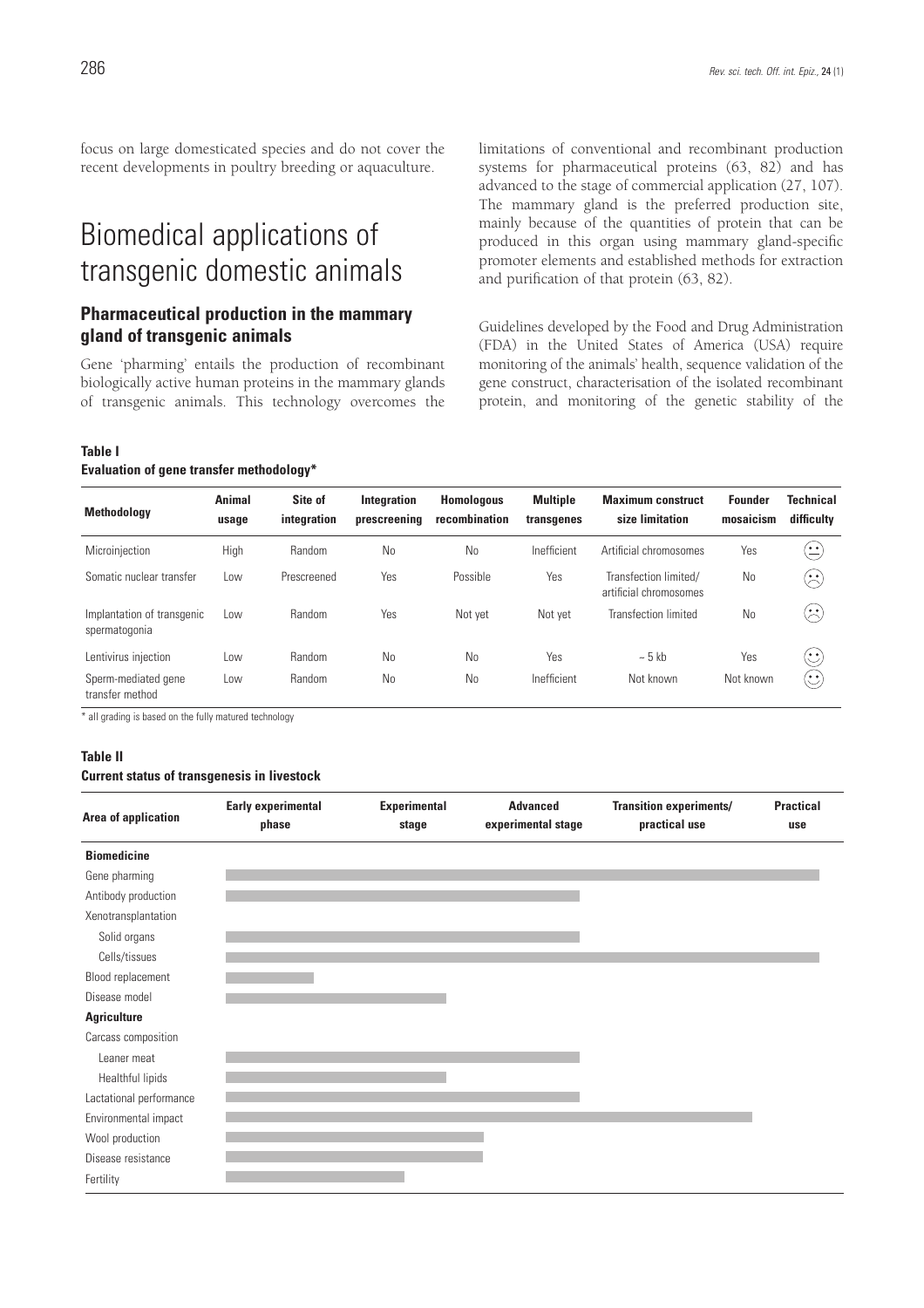transgenic animals over several generations. This has necessitated, for example, the use of animals from scrapiefree countries (New Zealand) and the maintenance of production animals under strict hygienic conditions.

Products derived from the mammary gland of transgenic goats and sheep, such as antithrombin III (ATIII), α-antitrypsin or tissue plasminogen activator (tPA), have progressed to advanced clinical trials (47). Phase III trials for a recombinant human ATIII product have been completed and an application has been filed for European Market Authorisation. The protein is expected to be registered and on the market by the end of 2005. The product is employed for the treatment of heparin-resistant patients undergoing cardiopulmonary bypass procedures. At the same company that manufactures this product, 11 transgenic proteins have been expressed in the mammary gland of transgenic goats at more than one gram per litre. The enzyme  $\alpha$ -glucosidase from the milk of transgenic rabbits has orphan drug status and has been successfully used for the treatment of Pompe's disease (94) (in the USA the term 'orphan drug' refers to a product that treats a rare disease affecting fewer than 200,000 Americans). Similarly, recombinant C1 inhibitor produced in the milk of transgenic rabbits has completed phase III trials and is expected to receive registration within the next 24 months. A topical antibiotic against *Streptococcus mutans*, for prevention and treatment of dental caries, has completed phase III trials and should be launched shortly. The global market for recombinant proteins from domestic animals is expected to exceed US\$1 billion in 2008 and to reach US\$18.6 billion in 2013.

Some gene constructs have failed to produce economically significant amounts in the milk of transgenic animals, indicating that the technology needs further refinements to achieve high-level expression. This is particularly true for genes that have complex regulation, such as those coding for erythropoietin or human clotting factor VIII (36, 41, 62, 67). With the advent of transgenic crops that produce pharmacologically active proteins, there is now an array of recombinant technologies that will allow selection of the most appropriate production system for each required protein (58). The production of edible vaccines in transgenic crop plants against, for example, foot and mouth disease, might become an important application for animal health (102).

### **Antibody production in transgenic animals**

Numerous monoclonal antibodies are being produced in the mammary gland of transgenic goats (63). Cloned transgenic cattle produce a recombinant bispecific antibody in their blood (31). Purified from serum, the antibody is stable and mediates target cell-restricted T cell stimulation and tumour cell killing. An interesting new development is the generation of trans-chromosomal animals. A human artificial chromosome containing the complete sequences of the human immunoglobulin heavy and light chain loci was introduced into bovine fibroblasts, which were then used in nuclear transfer. Transchromosomal bovine offspring were obtained that expressed human immunoglobulin in their blood. This system could be a significant step forward in the production of human therapeutic polyclonal antibodies (51). Further studies will show whether the additional chromosome will be maintained over future generations and how stable expression will be.

### **Blood replacement**

Functional human haemoglobin has been produced in transgenic swine. The transgenic protein could be purified from the porcine blood and showed oxygen-binding characteristics similar to natural human haemoglobin. The main obstacle was that only a small proportion of porcine red blood cells contained the human form of haemoglobin (90). Alternative approaches to produce human blood substitutes have focused on the chemical cross-linking of haemoglobin to the superoxide-dismutase system (20).

### **Xenotransplantation of porcine organs to human patients**

Today more than 250,000 people are alive only because of the successful transplantation of an appropriate human organ (allotransplantation). However, progress in organ transplantation technology has led to an acute shortage of appropriate organs, and cadaveric or live organ donation does not meet the demand in Western societies. To close the growing gap between demand and availability of appropriate human organs, porcine xenografts from domesticated pigs are considered to be the best alternative (47, 77). Essential prerequisites for successful xenotransplantation are:

– overcoming the immunological hurdles

– preventing the transmission of pathogens from the donor animal to the human recipient

– ensuring the compatibility of the donor organs with human anatomy and physiology.

The major immunological obstacles in porcine-to-human xenotransplantation are:

- hyperacute rejection (HAR)
- acute vascular rejection (AVR)
- cellular rejection, and eventually
- chronic rejection (101).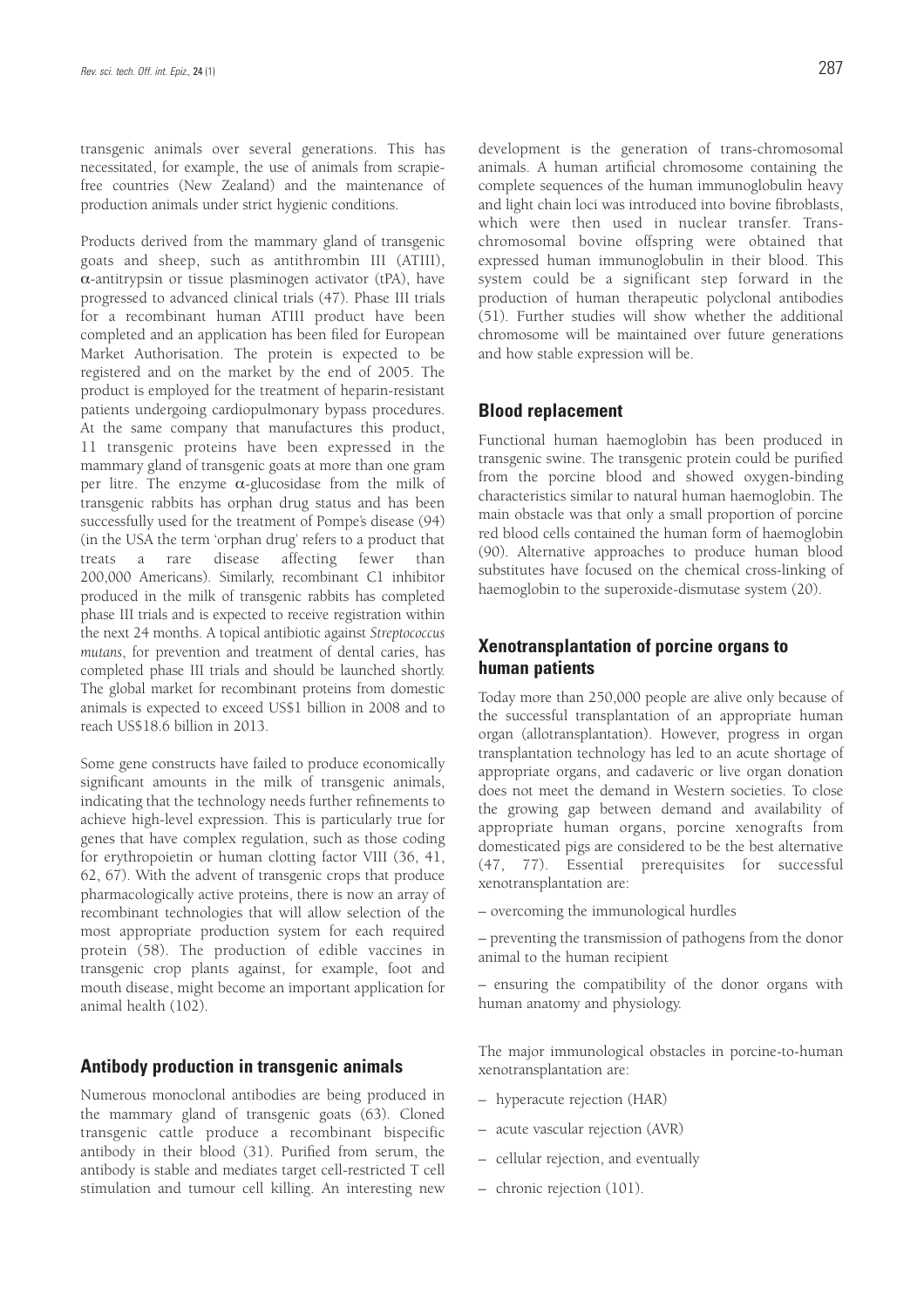Hyperacute rejection occurs within seconds or minutes, when, in the case of a discordant organ (e.g. in transplanting from pig to human), pre-existing antibodies react with antigenic structures on the surface of the porcine cells and activate the complement cascade; in other words, the antigen-antibody complex triggers formation of the membrane attack complex. Induced xenoreactive antibodies are thought to be responsible for AVR, which occurs within days after transplantation of a xenograft; disseminated intravascular coagulation (DIC) is a predominant feature of AVR (17, 52). Human thrombomodulin and heme-oxygenase 1 are crucially involved in the etiology of DIC and are targets for future transgenic modifications to improve the long-term survival of porcine xenografts by creating multi-transgenic pigs.

When using a discordant donor species such as the pig, overcoming HAR and AVR are the pre-eminent goals. Two main strategies have been successfully explored for long-term suppression of HAR: synthesis of human regulators of complement activity (RCAs) in transgenic pigs (18, 77) and the knockout of  $\alpha$ -gal epitopes, the antigenic structures on the surface of the porcine cells that cause HAR (52, 74, 105). Survival rates, after the transplantation of porcine hearts or kidneys expressing transgenic RCA proteins to immunosuppressed nonhuman primates, reached 23 to 135 days, indicating that HAR can be overcome in a clinically acceptable manner (4). The successful xenotransplantation of porcine organs with a knockout of the  $1,3$ - $\alpha$ -galactosyltransferase gene, eliminating the  $1,3$ - $\alpha$ -gal-epitopes produced by the 1,3-α-galactosyltransferase enzyme, has recently been demonstrated. Upon transplantation of porcine hearts or kidneys from these  $\alpha$ -gal-knockout pigs to baboons, survival rates reached two to six months (52, 105). A particularly promising strategy to enhance long-term graft tolerance is the induction of permanent chimerism via intraportal injection of embryonic stem (ES) cells (28) or the co-transplantation of vascularised thymic tissue (105).

Recent findings have revealed that the risk of porcine endogenous retrovirus transmission is negligible and show that this critical danger could be eliminated, paving the way for preclinical testing of xenografts (47). Despite further challenges, appropriate lines of transgenic pigs are likely to be available as organ donors within the next five to ten years. Guidelines for the clinical application of porcine xenotransplants are already available in the USA and are currently being developed in other countries. The general consensus of a worldwide debate is that the technology is ethically acceptable provided that the individual's well-being does not compromise public health. Economically, xenotransplantation will be viable, as the enormous costs of maintaining patients suffering from severe kidney disease using dialysis or supporting those suffering from chronic heart disease could be reduced by a functional kidney or heart xenograft.

### **Farm animals as models for human diseases**

Mouse physiology, anatomy and life span differ significantly from those of humans, making the rodent model inappropriate for many human diseases. Farm animals, such as pigs, sheep or even cattle, may be more appropriate models in which to study potential therapies for human diseases that require longer observation periods than those possible in mice, e.g. atherosclerosis, non-insulin-dependent diabetes, cystic fibrosis, cancer and neuro-degenerative disorders (34, 56, 70, 92). Cardiovascular disease is an increasing health problem in aging Western societies, where coronary artery diseases account for the majority of deaths. Because genetically modified mice do not manifest myocardial infarction or stroke as a result of atherosclerosis, new animal models, such as swine that exhibit these pathologies, are needed to develop effective therapeutic strategies (32, 80). An important porcine model has been developed for the rare human eye disease retinitis pigmentosa (PR) (73). Patients with PR suffer from night blindness early in life, a condition attributed to a loss of photoreceptors. Transgenic pigs that express a mutated rhodopsin gene show great similarity to the human phenotype and effective treatments are being developed (61).

The pig could be a useful model for studying defects of growth-hormone releasing hormone (GHRH), which are implicated in a variety of conditions such as Turner syndrome, hypochrondroplasia, Crohn's disease, intrauterine growth retardation or renal insufficiency. Application of recombinant GHRH and its myogenic expression has been shown to alleviate these problems in a porcine model (26). Development of further ovine and porcine models of human diseases is underway (29).

An important aspect of nuclear-transfer-derived large animal models for human diseases and the development of regenerative therapies is that somatic cloning per se does not result in shortening of the telomeres and thus does not necessarily lead to premature ageing (85). Telomeres are highly repetitive DNA sequences at the ends of the chromosomes that are crucial for their structural integrity and function and are thought to be related to lifespan. Telomere shortening is usually correlated with severe limitation of the regenerative capacity of cells, the onset of cancer, ageing and chronic disease with significant impacts on human lifespans (85). Expression of the enzyme telomerase, which is primarily responsible for the formation and rebuilding of telomeres, is suppressed in most somatic tissues postnatally. Recent studies have revealed that telomere length is established early in pre-implantation development by a specific genetic programme and correlates with telomerase activity (84).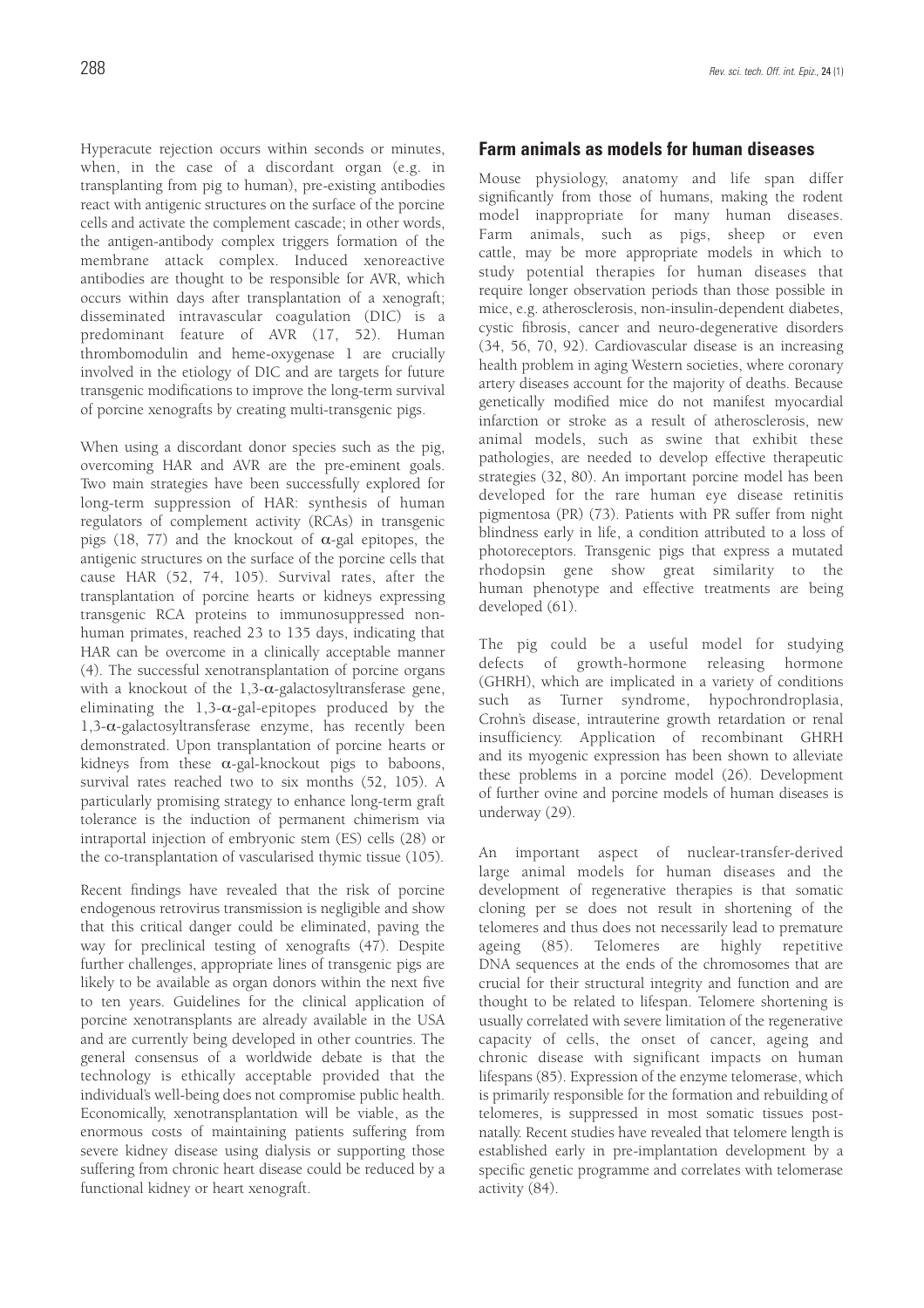# Transgenic animals in agriculture

### **Carcass composition**

Transgenic pigs bearing a human metallothionein promoter/porcine growth-hormone gene construct showed significant improvements in economically important traits such as growth rate, feed conversion and body fat/muscle ratio without the pathological phenotype known from previous growth hormone constructs (69, 78). Similarly, pigs transgenic for the human insulin-like growth factor-I had ~30% larger loin mass, ~10% more carcass lean tissue and ~20% less total carcass fat (79). The commercialisation of these pigs has been postponed due to the current lack of public acceptance of genetically modified foods.

Recently, an important step towards the production of more healthful pork has been made by the creation of the first pigs transgenic for a spinach desaturase gene that produces increased amounts of non-saturated fatty acids. These pigs have a higher ratio of unsaturated to saturated fatty acids in striated muscle, which means more healthful meat since a diet rich in non-saturated fatty acids is known to be correlated with a reduced risk of stroke and coronary diseases (66, 83).

### **Lactation**

The physicochemical properties of milk are mainly due to the ratio of casein variants, making these a prime target for the improvement of milk composition. Transgenic mice have been developed with various modifications demonstrating the feasibility of obtaining significant alterations in milk composition in larger animals, but at the same time, showing that unwanted side effects can occur (50, 89).

Dairy production is an attractive field for targeted genetic modification (44, 106). It may be possible to produce milk with a modified lipid composition by modulating the enzymes involved in lipid metabolism, or to increase curd and cheese production by enhancing expression of the casein gene family in the mammary gland. The bovine casein ratio has been altered by over-expression of betaand kappa-casein, clearly underpinning the potential for improvements in the functional properties of bovine milk (8). Furthermore, it may be possible to create 'hypoallergenic' milk by knockout or knockdown of the β-lactoglobulin gene; to generate lactose-free milk by a knockout or knockdown of the  $\alpha$ -lactalbumin locus, which is the key molecule in milk sugar synthesis; to produce 'infant milk' in which human lactoferrin is abundantly available; or to produce milk with a highly improved hygienic standard by increasing the amount of lysozyme. Lactose-reduced or lactose-free milk would render dairy products suitable for consumption by the large numbers of adult humans who do not possess an active intestinal lactase enzyme system. Although lactose is the main osmotically active substance in milk and a lack thereof could interfere with milk secretion, a lactase construct has been tested in the mammary gland of transgenic mice. In hemizygous mice, this reduced lactose contents by 50% to 85% without altering milk secretion (43). Unfortunately, mice with a homozygous knockout for α-lactalbumin could not nurse their offspring because of the high viscosity of their milk (89). These findings demonstrate the feasibility of obtaining significant alterations in milk composition by applying the appropriate strategy.

In the pig, transgenic expression of a bovine lactalbumin construct in sow milk has been shown to result in higher lactose contents and greater milk yields, which correlated with improved survival and development of piglets (100). Any increased survival of piglets at weaning would provide significant commercial advantages to the producer.

## **Wool production**

Transgenic sheep carrying a keratin-IGF-I construct showed that expression in the skin and the amount of clear fleece was about 6.2% greater in transgenic than in nontransgenic animals. No adverse effects on health or reproduction were observed (22, 23). Approaches designed to alter wool production by transgenic modification of the cystein pathway have met with only limited success, although cystein is known to be the ratelimiting biochemical factor for wool growth (96).

## **Environmentally friendly farm animals**

Phytase transgenic pigs have been developed to address the problem of manure-related environmental pollution. These pigs carry a bacterial phytase gene under the transcriptional control of a salivary-gland-specific promoter, which allows the pigs to digest plant phytate. Without the bacterial enzyme, phytate phosphorus passes undigested into manure and pollutes the environment. With the bacterial enzyme, fecal phosphorus output was reduced by up to 75% (30). Developers expect these environmentally friendly pigs to enter commercial production in Canada within the next few years.

### **Transgenic animals and disease resistance**

### Transgenic strategies to increase disease resistance

In most cases, susceptibility to pathogens originates from the interplay of numerous genes; in other words, susceptibility to pathogens is polygenic in nature. Only a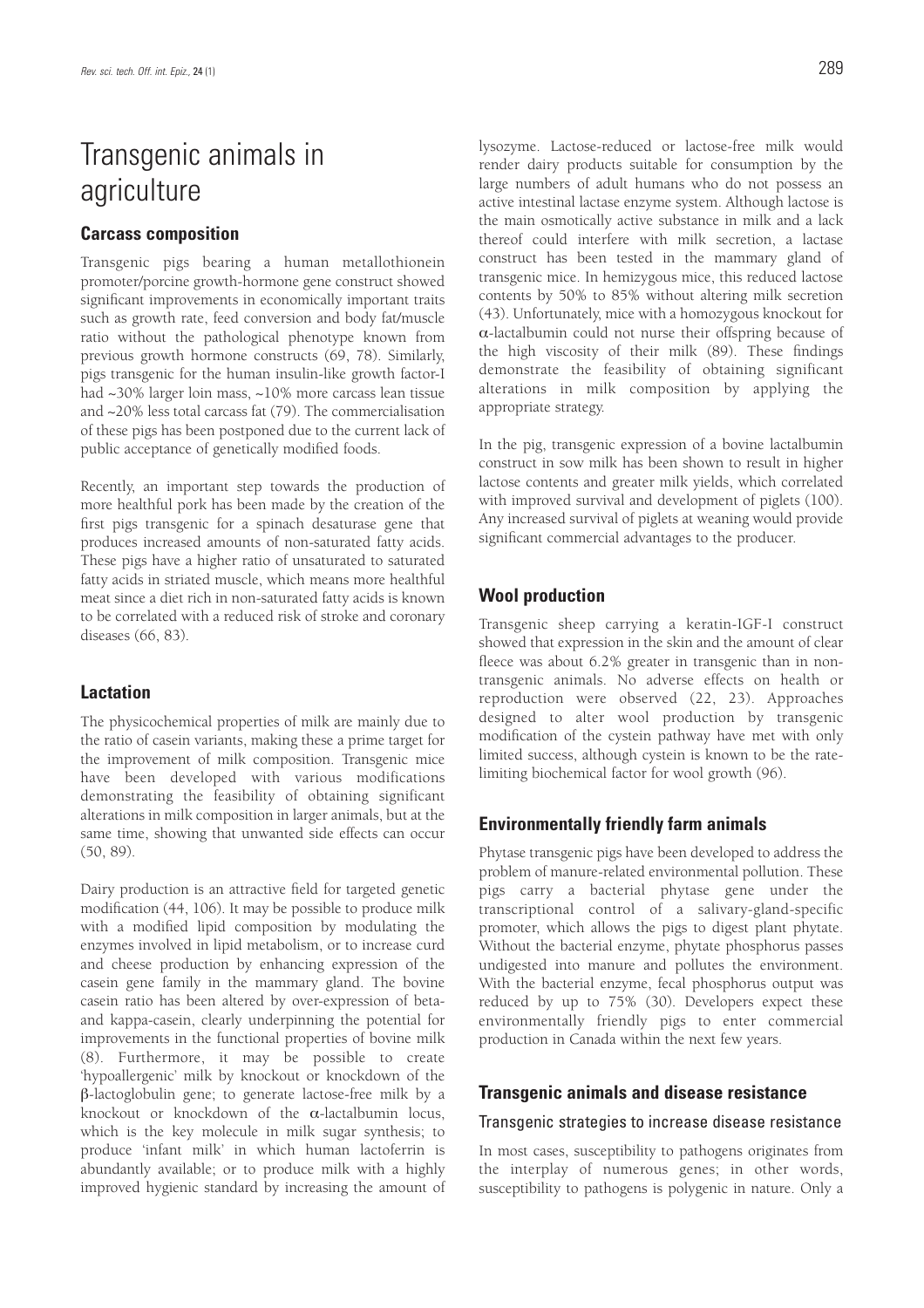few loci are known that confer resistance against a specific disease. Transgenic strategies to enhance disease resistance include the transfer of major histocompatibility-complex genes, T-cell-receptor genes, immunoglobulin genes, genes that affect lymphokines or specific disease-resistance genes (64). A prominent example for a specific disease resistance gene is the murine Mx-gene. Production of the Mx1-protein is induced by interferon and was discovered in inbred mouse strains that are resistant to infection with influenza viruses (88). Microinjection of an interferon- and virus-inducible Mx-construct into porcine zygotes resulted in two transgenic pig lines that expressed the Mx-messenger RNA (mRNA); unfortunately, no Mx protein could be detected (65). Recently the bovine MxI gene was identified and shown to confer antiviral activity as a transgenic construct in Vero cells (6).

Transgenic constructs bearing the immunoglobulin-A (IgA) gene have been successfully introduced into pigs, sheep and mice in an attempt to increase resistance against infections (57). The murine IgA gene was expressed in two transgenic pig lines, but only the light chains were detected and the IgA-molecules showed only marginal binding to phosphorylcholine (57). High levels of monoclonal murine antibodies with a high binding affinity for their specific antigen have been produced in transgenic pigs (97).

Attempts to increase ovine resistance to Visna virus infection via transgenic production of Visna envelope protein have been reported (15). The transgenic sheep developed normally and expressed the viral gene without pathological side effects. However, the transgene was not expressed in monocytes, the target cells of the viral infection. Antibodies were detected after an artificial infection of the transgenic animals (15).

It has also proved possible to induce passive immunity against an economically important porcine disease in a transgenic mouse model (10). The transgenic mice secreted a recombinant antibody in milk that neutralised the corona virus responsible for transmissible gastroenteritis (TGEV) and conferred resistance against TGEV. Strong mammarygland-specific expression was achieved for the entire duration of lactation. Verification of this work in transgenic pigs is anticipated in the near future.

Knockout of the prion protein is the only secure way to prevent infection and transmission of spongiform encephalopathies like scrapie or bovine spongiform encephalopathy (98). The first successful targeting of the ovine prion locus has been reported; however, the cloned lambs carrying the knockout locus died shortly after birth (24). Cloned cattle with a knockout for the prion locus have also been generated (19). Transgenic animals with modified prion genes will be an appropriate model for studying the epidemiology of spongiform encephalopathies in humans and are crucial for developing

strategies to eliminate prion carriers from farm animal populations.

### Transgenic approaches to increase disease resistance of the mammary gland

The levels of the anti-microbial peptides lysozyme and lactoferrin in human milk is many times higher than in bovine milk. Transgenic expression of the human lysozyme gene in mice was associated with a significant reduction of bacteria and reduced the frequency of mammary gland infections (59, 60). Lactoferrin has bactericidal and bacteriostatic effects, in addition to being the main iron source in milk. These properties make an increase in lactoferrin levels in bovine transgenics a practical way to improve milk quality. Human lactoferrin has been expressed in the milk of transgenic mice and cattle at high levels (46, 76) and is associated with an increased resistance against mammary gland diseases (93). Lycostaphin has been shown to confer specific resistance against mastitis caused by *Staphylococcus aureus*. A recent report indicates that transgenic technology has been used to produce cows that express a lycostaphin gene construct in the mammary gland, thus making them mastitis-resistant (95).

# Emerging transgenic technologies

### **Lentiviral transfection of oocytes and zygotes**

Recent research has shown that lentiviruses can overcome previous limitations of viral-mediated gene transfer, which included the silencing of the transgenic locus and low expression levels (104). Injection of lentiviruses into the perivitelline space of porcine zygotes resulted in a very high proportion of piglets that carried and expressed the transgene. Stable transgenic lines have been established by this method (36). The generation of transgenic cattle by lentiviruses requires microinjection into the perivitelline space of oocytes and has a lower efficiency than that obtained in pigs (37). Lentiviral gene transfer in livestock promises unprecedented efficiency of transgenic animal production. Whether the multiple integration of lentiviruses into the genome is associated with unwanted side-effects like oncogene activation or insertional mutagenesis remains to be investigated.

## **Chimera generation via injection of pluripotent cells into blastocysts**

Embryonic stem cells with pluripotent characteristics have the ability to participate in organ and germ cell development after injection into blastocysts or by aggregation with morulae (81). True ES cells (that is, those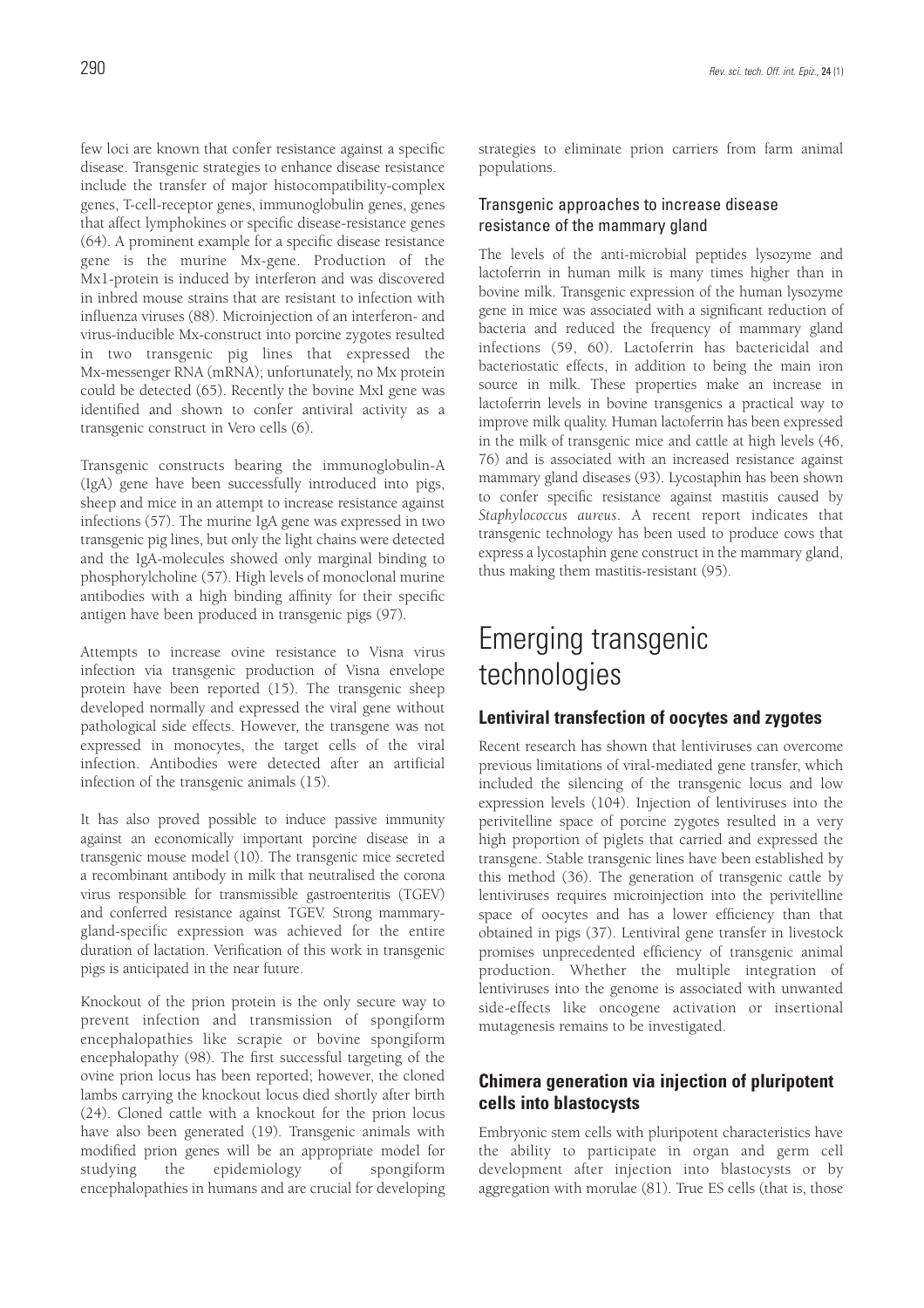able to contribute to the germ line) are currently only available from inbred mouse strains (48). In mouse genetics, ES cells have become an important tool for generating gene knockouts, gene knockins and large chromosomal rearrangements (25). Embryonic stem-like cells and primordial germ cell cultures have been reported for several farm animal species, and chimeric animals without germ line contribution have been reported in swine (1, 87, 99) and cattle (13). Recent data indicate that somatic stem cells may have a much greater potency than previously assumed (42, 49). Whether these cells will improve the efficiency of chimera generation or somatic nuclear transfer in farm animals has yet to be shown (48).

# **Culture of spermatogonia and transplantation into recipient males**

Transplantation of genetically altered primordial germ cells into the testes of host male animals is an alternative approach to generating transgenic animals. Initial experiments in mice showed that the depletion of endogenous spermatogenesis by treatment with busulfan prior to transplantation is effective and compatible with recolonisation by donor cells. Recently, researchers succeeded in transmitting the donor haplotype to the next generation after germ-cell transplantation (38). The major obstacles to this strategy are the lack of efficient *in vitro* culture methods for primordial germ/prospermatogonial cells, and the limitations this imposes on gene transfer techniques for these cells.

### **Ribonucleic acid interference**

Ribonucleic acid interference is a conserved posttranscriptional gene regulatory process in most biological systems, including fungi, plants and animals. Common mechanistic elements include siRNAs with 21 to 23 nucleotides, which specifically bind complementary sequences on their target mRNAs and shut down expression. The target mRNAs are degraded by exonucleases and no protein is translated (75). The RNA interference seems to be involved in gene regulation by controlling/suppressing the translation of mRNAs from endogenous viral elements.

The relative simplicity of active siRNAs has facilitated the adoption of this mechanism to generate transient or permanent knockdowns for specific genes. For transient gene knockdown, synthetic siRNAs can be transfected into cells or embryonic stages. For stable gene repression, the siRNA sequences must be incorporated into a gene construct (14). The conjunction of siRNA and lentiviral vector technology may soon provide a method with high gene transfer efficiency and highly specific gene knockdown for livestock.

# Safety aspects and outlook

Biological products from any animal source are unique, and must be handled in a different manner from chemically synthesised drugs to assure their safety, purity and potency. Proteins derived from living systems are heat labile, subject to microbial contamination, can be damaged by shear forces and have the potential to be immunogenic and allergenic. In the USA, the FDA has developed guidelines to assure the safe commercial exploitation of recombinant biological products. A crucial consideration with animal-derived products is the prevention of transmission of pathogens from animals to humans (47). This requires sensitive and reliable diagnostic and screening methods for the various types of pathogenic organisms. Furthermore, it should be kept in mind that all transgenic applications of farm animals will require strict standards of 'genetic security' and reliable, sensitive methods for molecular characterisation of the products. A major contribution towards the goal of well-defined products will come from matrix-assisted laser desorption/ionisation time-of-flight spectometry (40, 91). Meanwhile improvements in RNA isolation and unbiased global amplification of picogram amounts of mRNA enable researchers to analyse RNA even from single embryos (7). This technology can offer insights into the entire transcriptome of a transgenic organism and thereby ensure the absence of unwanted side-effects (40, 91). Rigorous control is also required to maintain the highest possible levels of animal welfare in cases of genetic modification.

# Conclusion

Throughout history, animal husbandry has made significant contributions to human health and well-being. The convergence of recent advances in reproductive technologies (*in vitro* production of embryos, sperm sexing, somatic nuclear transfer) with the tools of molecular biology (gene targeting and array analysis of gene expression) adds a new dimension to animal breeding (68). Major prerequisites for success and safety will be the continuous refinement of reproductive biotechnologies and a rapid completion of genomic sequencing projects in livestock. The authors anticipate that within the next five to seven years genetically modified animals will play a significant role in the biomedical arena, in particular via the production of valuable pharmaceutical proteins and the supply of xenografts (Table II). Agricultural applications are already being prepared (39), but general public acceptance may take as long as ten years to achieve. As the complete genomic sequences of all farm animals become available, it will be possible to refine targeted genetic modification in animal breeding and to develop strategies to cope with future challenges in global agricultural production.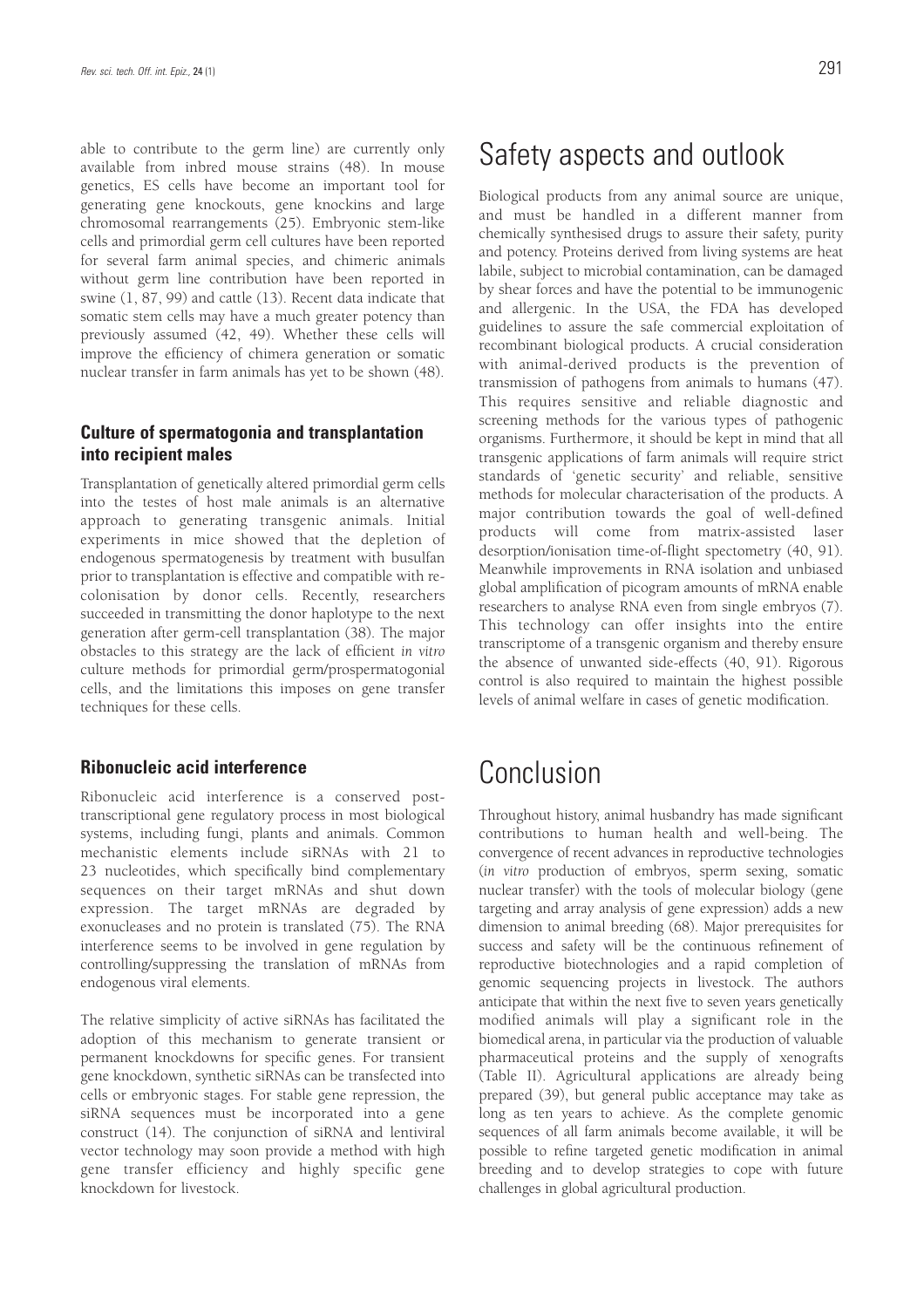# **Glossary**

## **Artificial chromosome**

A construction composed of the basic elements of a normal chromosome into which one or more transgene sequences may be introduced. After introduction into the nucleus, this artificial chromosome is replicated and distributed to daughter cells just like a normal chromosome. The transgene expression is more predictable as it is not influenced by integration into an unknown location.

# **Expression pattern**

A representation of relative levels of gene expression in the various cells and tissues of a transgenic animal. This is primarily determined by the promoter, but is also dependent on the position in the genome where the construct has become integrated. As cells differentiate, certain chromosomal regions are permanently turned off.

## **Homologous recombination**

A transgene sequence is constructed which matches the sequence of the endogenous target gene. This biases insertion to the target gene. The design of the gene construct determines whether the target gene will be rendered inactive (knocked out) or simply modified.

## **Inducible promoter**

A promoter that can be activated by an environmental signal such as the introduction of a heavy metal or an antibiotic.

# **Knockout**

Removal of a gene or part of a gene to eliminate a particular protein product.

## **Lentivirus**

One of several types of virus that have been evaluated for their ability to carry genes into early-stage embryos for the purpose of introducing a transgene. The transgene is placed within the viral genome and is carried into the target embryo by the viral infection mechanism.

# **Microinjection**

A now routine procedure in which a glass micropipette is used to deliver a small amount of DNA solution (the transgene) into the nucleus of a fertilised egg. In a small percentage of these injected eggs, the transgene becomes incorporated into one of the chromosomes and so will be present in all subsequent cell divisions and in the germ cells, so that future offspring will also carry the transgene.

## **Mosaicism**

The situation where an individual is composed of cells of more than one genetic background. Transgene integration takes place after the first round of cell division; thus, only a portion of the cells in the resulting individual will be transgenic. It is important that the germ cells carry the transgene so that subsequent offspring will also be transgenic.

## **Multiple transgenic**

A transgenic organism carrying more than one transgene. This can be achieved either by introduction of several transgenes at the same time, or by obtaining cells or embryos from an existing transgenic animal and using these for a second round of transgenesis. This is most efficiently achieved by nuclear-transfer-based transgenesis because the transfected cells can be screened prior to the production of an embryo.

## **Promoter**

The control sequence that determines in which tissue or cell type and at which point in time a gene will be expressed. Some promoters are universally active, and some are active only in specific cell types or developmental stages.

## **Reporter gene**

A sequence that codes for a detectable product such as a fluorescent protein or an enzyme which produces a visible product.

## **Somatic nuclear transfer**

In its most common form, this involves removal of the nucleus from a fertilised egg and replacement with the nucleus of a differentiated somatic cell such as a fibroblast. The result is a cloned embryo that has the genetic composition of the nuclear donor cell.

## **Spermatogonia**

Early developmental precursors of sperm that can be removed from the testes, transfected with a transgene, and then re-implanted to develop into mature sperm that carry the transgene.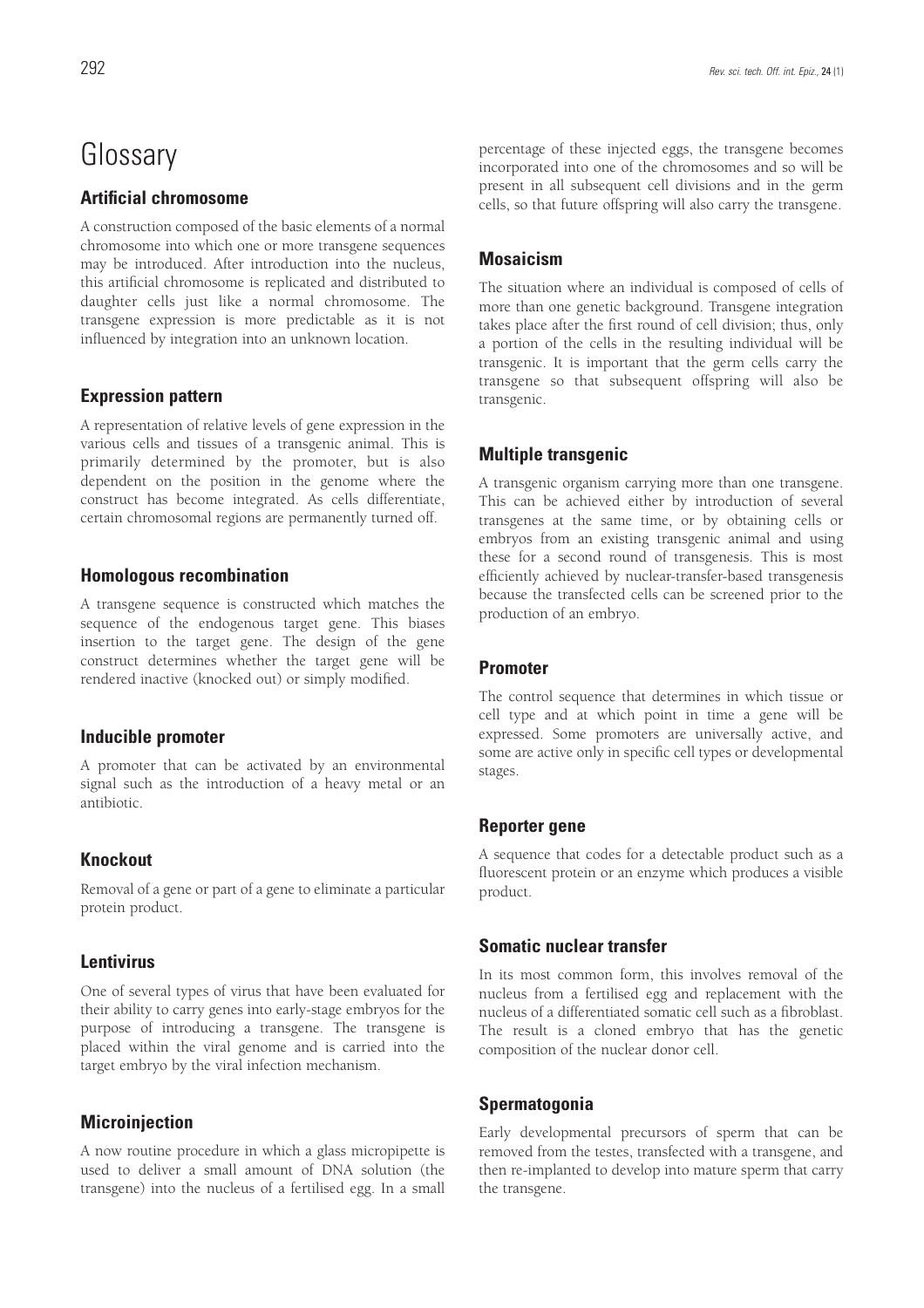### **Targeted integration**

Sequences have been discovered (FLP, Cre/lox) that cause the insertion or removal of intervening gene sequences. When properly used, these systems can direct insertion to a specific location in the genome, or can at some point in the future remove portions of a transgene that are no longer needed (such as the antibiotic resistance sequences used to select transfected cells).

### **Transfection**

A process mediated by an electrical pulse (electroporation), or by treatment with agents that make the cell membranes porous, such that DNA molecules in the culture medium are able to pass into the cell where they can be expressed or integrated into the genome.

#### П

# **Animaux d'élevage transgéniques : le présent et l'avenir**

H. Niemann, W. Kues & J.W. Carnwath

#### **Résumé**

Jusqu'à une date récente, la microinjection pronucléaire d'acide désoxyribonucléique (ADN) était la méthode standard utilisée pour la production d'animaux transgéniques. Cette technique est actuellement remplacée par des protocoles plus efficaces basés sur le transfert nucléaire de cellules somatiques permettant également de réaliser des modifications génétiques ciblées. De même, les vecteurs lentiviraux et la technique de l'acide ribonucléique (ARN) interférent deviennent des outils importants de la transgenèse. Les animaux d'élevage transgéniques ont une importance en médecine humaine comme sources de protéines biologiquement actives, comme donneurs pour la xénotransplantation et à des fins de recherche en thérapie cellulaire et génique. Parmi les applications agricoles habituelles figurent l'amélioration de la composition des viandes, de la production laitière et lainière, de la résistance aux maladies, de même que la réduction de l'impact sur l'environnement. La sécurité sanitaire des produits peut être assurée par la standardisation des procédures et contrôlée par l'application de la réaction en chaîne par polymérase et de la technologie du criblage de filtres à ADN. Avec l'affinement des données relatives aux séquences et des cartes génomiques des animaux d'élevage, la suppression ou la modification de certains gènes devient de plus en plus réalisable. Cette méthode de reproduction d'animaux jouera un rôle déterminant dans la résolution des problèmes mondiaux qui se poseront demain en matière de production agricole.

### **Mots-clés**

Animaux d'élevage – Application agricole – Avantage environnemental – « Gene pharming » – Microinjection – Séquence courte à interférence ARN – Transfert nucléaire – Transgénique – Vecteur lentiviral – Xénotransplantation.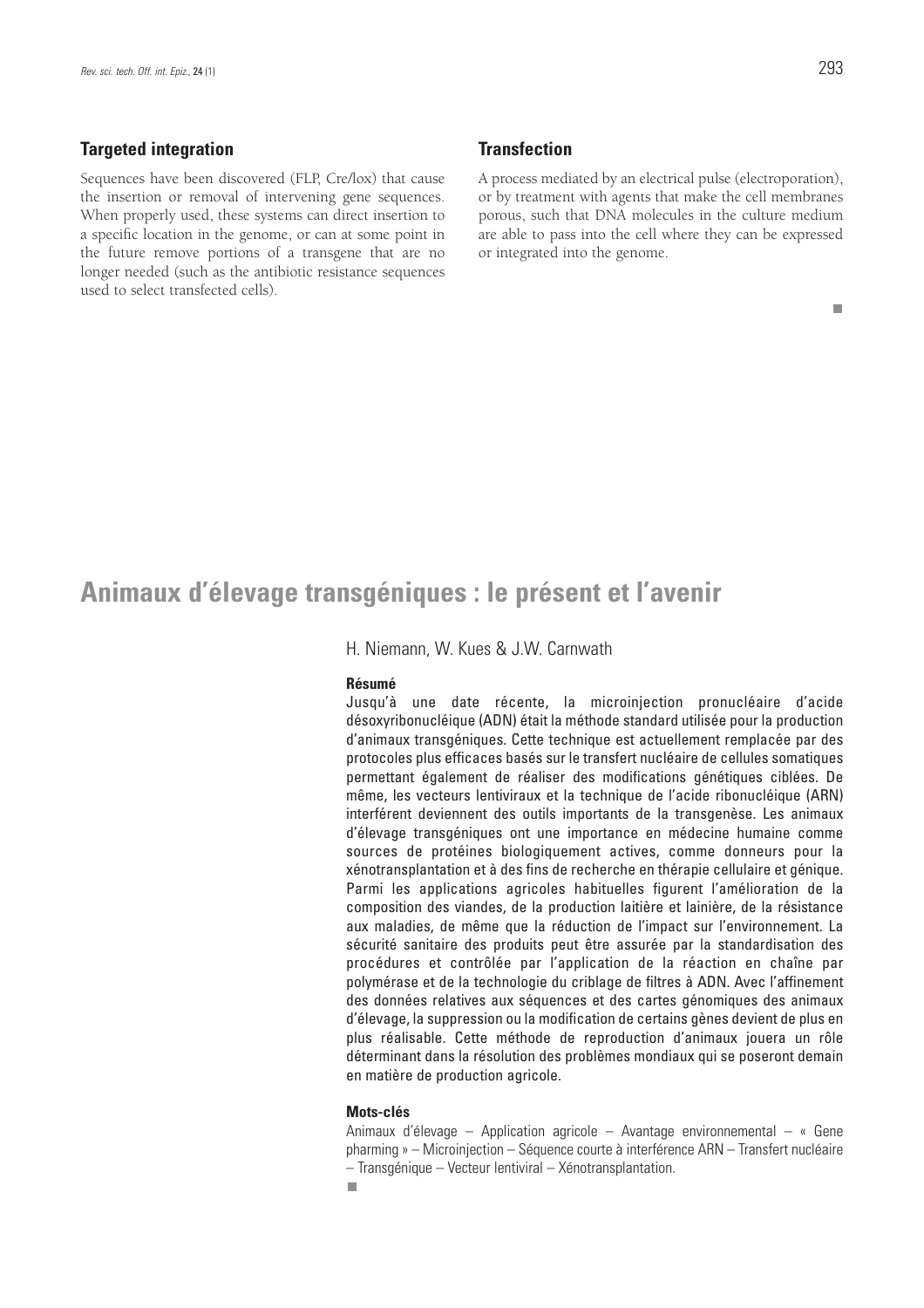# **Presente y futuro del ganado transgénico**

H. Niemann, W. Kues & J.W. Carnwath

### **Resumen**

Hasta hace poco tiempo, el procedimiento de rigor para obtener animales transgénicos era la microinyección pronuclear de ácido desoxirribonucleico (ADN). Ahora se empiezan a aplicar otros métodos más eficaces basados en la transferencia de núcleos de células somáticas, que además permiten inducir cambios genéticos de manera más específica. El uso de vectores lentivíricos y la técnica del ARN interferente pequeño son otros dos métodos de transgénesis cada vez más empleados. El ganado transgénico es importante en medicina humana porque de él se extraen proteínas biológicamente activas y tejidos u órganos para xenotrasplantes y porque proporciona material para investigar terapias celulares y génicas. En el terreno de la producción animal, sus aplicaciones van desde la mejora de la composición de carne, el rendimiento lechero y la producción de lana hasta el aumento de la resistencia a las enfermedades o la atenuación de los efectos ambientales de la ganadería. La estandarización de protocolos puede servir para garantizar la inocuidad de los productos obtenidos, y técnicas como la reacción en cadena de la polimerasa (PCR) o la de matrices (arrays) de ADN para efectuar los correspondientes controles. A medida que se perfeccionan los mapas genómicos del ganado y se conoce mejor su secuencia génica va resultando cada vez más fácil eliminar o modificar genes concretos. En el futuro, estos sistemas de selección animal serán básicos para resolver los problemas de producción agropecuaria en el plano mundial.

#### **Palabras clave**

Aplicación agropecuaria – ARN interferente pequeño – Beneficio ambiental – Ganado – "Gen pharming" – Microinyección – Transferencia nuclear – Transgénico – Vector lentivírico – Xenotrasplante.

П

# **References**

- 1. Anderson G.B. (1999). Embryonic stem cells in agricultural species. *In* Transgenic animals in agriculture (J.D. Murray, G.B. Anderson, A.M. Oberbauer & M.M. McGloughlin, eds). CABI Publishing, New York, 57-66.
- 2. Anon. (2004). Chicken genome. Genome Sequencing Center at Washington University in St Louis. Website: genome.wustl.edu/projects/chicken/ (accessed on 17 May 2005).
- 3. Anon. (2005). Bovine Genome Project. Human Genome Sequencing Center at Baylor College of Medicine. Website: www.hgsc.bcm.tmc.edu/projects/bovine/ (accessed on 17 May 2005).
- 4. Bach F.H. (1998). Xenotransplantation: problems and prospects. *Annu. Rev. Med.*, **49**, 301-310.
- 5. Baguisi A., Behboodi E., Melican D., Pollock J.S., Destrempes M.M., Cammuso C., Williams J.L., Nims S.D., Porter C.A., Midura P., Palacios M.J., Ayres S.L., Denniston R.S., Hayes M.L., Ziomek C.A., Meade H.M., Godke R.A., Gavin W.G., Overström E.W. & Echelard Y. (1999). – Production of goats by somatic cell nuclear transfer. *Nature Biotechnol.*, **17** (5), 456-461.
- 6. Baise E., Pire G., Leroy M., Gerardin J., Goris N., De Clercq K., Kerkhofs P. & Desmecht D. (2004). – Conditional expression of type I interferon-induced bovine Mx1 GTPase in a stable transgenic vero cell line interferes with replication of vesicular stomatitis virus. *J. Interferon Cytokine Res.*, **24** (9), 512-521.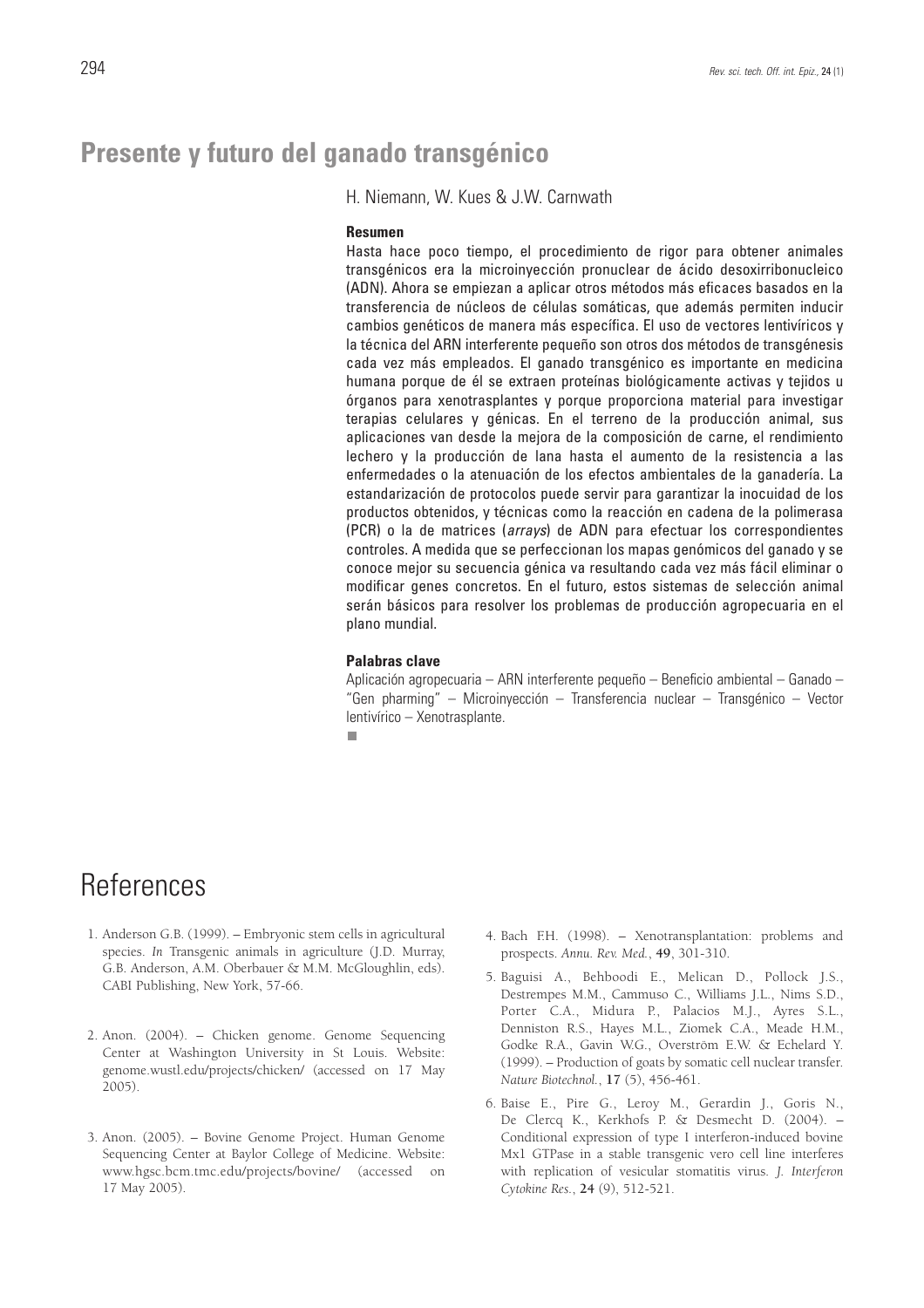- 7. Brambrink T., Wabnitz P., Halter R., Klocke R., Carnwath J.W., Kues W.A., Wrenzycki C., Paul D. & Niemann H. (2002). – Application of cDNA arrays to monitor mRNA profiles in single preimplantation mouse embryos. *Biotechniques*, **33** (2), 376-385.
- 8. Brophy B., Smolenski G., Wheeler T., Wells D., L'Huillier P. & Laible G. (2003). – Cloned transgenic cattle produce milk with higher levels of β-casein and κ-casein. *Nature Biotechnol.*, **21** (2), 157-162.
- 9. Capecchi M.R. (1989). The new mouse genetics: altering the genome by gene targeting. *Trends Genet.*, **5** (3), 70-76.
- 10. Castilla J., Pintado B., Sola I., Sánchez-Morgado J.M. & Enjuanes L. (1998). – Engineering passive immunity in transgenic mice secreting virus-neutralizing antibodies in milk. *Nature Biotechnol.*, **16** (4), 349-354.
- 11. Chan A.W., Homan E.J., Ballou L.U., Burns J.C. & Bremel R.D. (1998). – Transgenic cattle produced by reversetranscribed gene transfer in oocytes. *Proc. natl Acad. Sci. USA*, **95** (24), 14028-14033.
- 12. Chang K., Qian J., Jiang M., Liu Y.H., Wu M.C., Chen C.D., Lai C.K., Lo H.L., Hsiao C.T., Brown L., Bolen J. Jr, Huang H.I., Ho P.Y., Shih P.Y., Yao C.W., Lin W.J., Chen C.H., Wu F.Y., Lin Y.J., Xu J. & Wang K. (2002). – Effective generation of transgenic pigs and mice by linker based sperm-mediated gene transfer. *BMC Biotechnol.*, **2** (1), 5.
- 13. Cibelli J.B., Stice S.L., Golueke P.L., Kane J.J., Jerry J., Blackwell C., Ponce de Leon F.A. & Robl J.M. (1998). – Transgenic bovine chimeric offspring produced from somatic cell-derived stem like cells. *Nature Biotechnol.*, **16** (7), 642- 646.
- 14. Clark J. & Whitelaw B. (2003). A future for transgenic livestock. *Nat. Rev. Genet.*, **4** (10), 825-833.
- 15. Clements J.E., Wall R.J., Narayan O., Hauer D., Schoborg R., Sheffer D., Powell A., Carruth L.M., Zink M.C. & Rexroad C.E. (1994). – Development of transgenic sheep that express the Visna virus envelope gene. *Virology*, **200** (2), 370-380.
- 16. Copley M.S., Berstan R., Dudd S.N., Docherty G., Mukherjee A.J., Straker V., Payne S. & Evershed R.P. (2003). – Direct chemical evidence for widespread dairying in prehistoric Britain. *Proc. natl Acad. Sci. USA*, **100** (4), 1524-1529.
- 17. Cowan P.J., Aminian A., Barlow H., Brown A.A., Chen C.G., Fisicaro N., Francis D.M., Goodman D.J., Han W., Kurek M., Nottle M.B., Pearse M.J., Salvaris E., Shinkel T.A., Stainsby G.V., Stewart A.B. & d'Apice A.J. (2000). – Renal xenografts from triple-transgenic pigs are not hyperacutely rejected but cause coagulopathy in nonimmunosuppressed baboons. *Transplantation*, **69** (12), 2504-2515.
- 18. Cozzi E. & White D.J.G. (1995). The generation of transgenic pigs as potential organ donors for humans. *Nature Med.*, **1** (9), 964-966.
- 19. Cyranoski D. (2003). Koreans rustle up madness-resistant cows. *Nature*, **426** (6968), 743.
- 20. D'Agnillo F. & Chang T.M. (1998). Polyhemoglobinsuperoxide dismutase-catalase as a blood substitute with antioxidant properties. *Nature Biotechnol.*, **16** (7), 667-671.
- 21. Dai Y., Vaught T.D., Boone J., Chen S.H., Phelps C.J., Ball S., Monahan J.A., Jobst P.M., McCreath K.J., Lamborn A.E., Cowell-Lucero J.L., Wells K.D., Colman A., Polejaeva I.A. & Ayares D.L. (2002). – Targeted disruption of the  $\alpha$ 1,3galactosyltransferase gene in cloned pigs. *Nature Biotechnol.*, **20** (3), 251-255.
- 22. Damak S., Jay N.P., Barrell G.K. & Bullock D.W. (1996). Targeting gene expression to the wool follicle in transgenic sheep. *Biotechnology*, **14** (2), 181-184.
- 23. Damak S., Su H., Jay N.P. & Bullock D.W. (1996). Improved wool production in transgenic sheep expressing insulin-like growth factor 1. *Biotechnology*, **14** (2), 185-188.
- 24. Denning C., Burl S., Ainslie A., Bracken J., Dinnyes A., Fletcher J., King T., Ritchie M., Ritchie W.A., Rollo M., de Sousa P., Travers A., Wilmut I. & Clark A.J. (2001). – Deletion of the alpha(1,3)galactosyltransferase (GGTA1) and the prion protein (PrP) gene in sheep. *Nature Biotechnol.*, **19** (6), 559-562.
- 25. Downing G.J. & Battey J.F. Jr (2004). Technical assessment of the first 20 years of research using mouse embryonic stem cell lines. *Stem Cells*, **22** (7), 1168-1180.
- 26. Draghia-Akli R., Fiorotto M.L., Hill L.A., Malone P.B., Deaver D.R. & Schwartz R.J. (1999). – Myogenic expression of an injectable protease-resistant growth hormone-releasing hormone augments long-term growth in pigs. *Nature Biotechnol.*, **17** (12), 1179-1183.
- 27. Dyck M.K., Lacroix D., Pothier F. & Sirard M.A. (2003). Making recombinant proteins in animals: different systems, different applications. *Trends Biotechnol.*, **21** (9), 394-399.
- 28. Fändrich F., Lin X., Chai G.X., Schulze M., Ganten D., Bader M., Holle J., Huang D.S., Parwaresch R., Zavazava N. & Binas B. (2002). – Preimplantation-stage stem cells induce long-term allogeneic graft acceptance without supplementary host conditioning. *Nature Med.*, **8** (2), 171-178.
- 29. Forsberg E.J. (2005). Commercial applications of nuclear transfer cloning: three examples. *Reprod. Fertil. Dev*., **17** (2), 59-68.
- 30. Golovan S.P., Meidinger R.G., Ajakaiye A., Cottrill M., Wiederkehr M.Z., Barney D.J., Plante C., Pollard J.W., Fan M.Z., Hayes M.A., Laursen J., Hjorth J.P., Hacker R.R., Phillips J.P. & Forsberg C.W. (2001). – Pigs expressing salivary phytase produce low-phosphorus manure. *Nature Biotechnol.*, **19** (8), 741-745.
- 31. Grosse-Hovest L., Muller S., Minoia R., Wolf E., Zakhartchenko V., Wenigerkind H., Lassnig C., Besenfelder U., Müller M., Lytton S.D., Jung G. & Brem G. (2004). – Cloned transgenic farm animals produce a bispecific antibody for T cell-mediated tumor cell killing. *Proc. natl Acad. Sci. USA*, **101** (18), 6858-6863.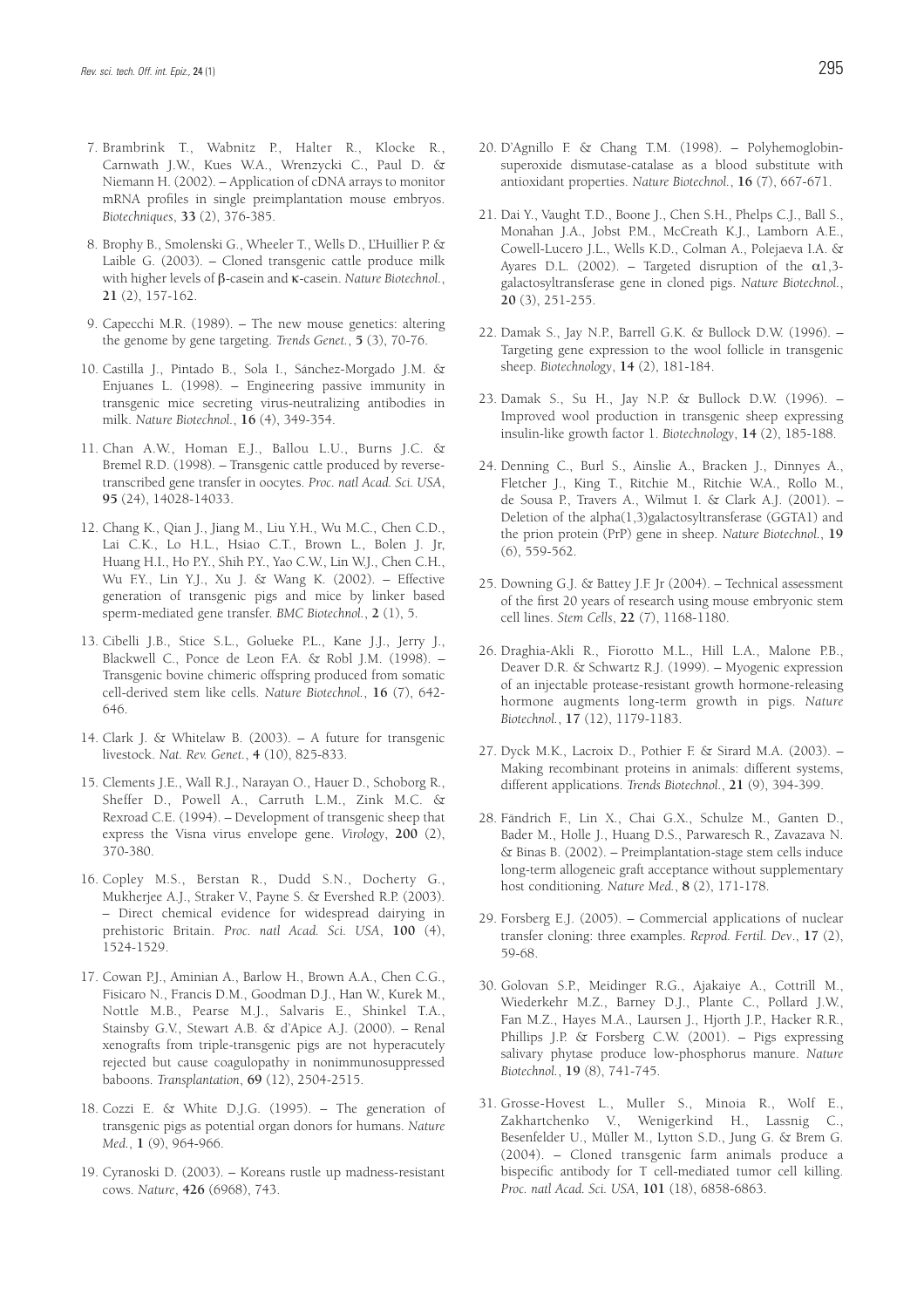- 33. Hammer R.E., Pursel V.G., Rexroad C.E. Jr, Wall R.J., Bolt D.J., Ebert K.M., Palmiter R.D. & Brinster R.L. (1985). – Production of transgenic rabbits, sheep and pigs by microinjection. *Nature*, **315** (6021), 680-683.
- 34. Hansen K. & Khanna C. (2004). Spontaneous and genetically engineered animal models: use in preclinical cancer drug development. *Eur. J. Cancer*, **40** (6), 858-880.
- 35. Haskell R.E. & Bowen R.A. (1995). Efficient production of transgenic cattle by retroviral infection of early embryos. *Molec. Reprod. Dev.*, **40** (3), 386-390.
- 36. Hofmann A., Kessler B., Ewerling S., Weppert M., Vogg B., Ludwig H., Stojkovic M., Boelhauve M., Brem G., Wolf E. & Pfeifer A. (2003). – Efficient transgenesis in farm animals by lentiviral vectors. *EMBO Rep.*, **4** (11), 1054-1060.
- 37. Hofmann A., Zakhartchenko V., Weppert M., Sebald H., Wenigerkind H., Brem G., Wolf E. & Pfeifer A. (2004). – Generation of transgenic cattle by lentiviral gene transfer into oocytes. *Biol. Reprod.*, **71** (2), 405-409.
- 38. Honaramooz A., Behboodi E., Megee S.O., Overton S.A., Galantino-Homer H., Echelard Y. & Dobrinski I. (2003). – Fertility and germline transmission of donor haplotype following germ cell transplantation in immunocompetent goats. *Biol. Reprod.*, **69** (4), 1260-1264.
- 39. Houdebine L.M. (2002). Transgenesis to improve animal production. *Livest. Prod. Sci.*, **74** (3), 255-268.
- 40. Hughes T.R., Roberts C.J., Dai H., Jones A.R., Meyer M.R., Slade D., Burchard J., Dow S., Ward T.R., Kidd M.J., Friend S.H. & Marton M.J. (2000). – Widespread aneuploidy revealed by DNA microarray expression profiling. *Nature Genet.*, **25** (3), 333-337.
- 41. Hyttinen J.M., Peura T., Tolvanen M., Aalto J., Alhonen L., Sinervirta R., Halmekyto M., Myohanen S. & Janne J. (1994). – Generation of transgenic dairy cattle from transgeneanalyzed and sexed embryos produced *in vitro*. *Biotechnology*, **12** (6), 606-608.
- 42. Jiang Y., Jahagirdar B.N., Reinhardt R.L., Schwartz R.E., Keene C.D., Ortiz-Gonzalez X.R., Reyes M., Lenvik T., Lund T., Blackstad M., Du J., Aldrich S., Lisberg A., Low W.C., Largaespada D.A. & Verfaillie C.M. (2002). – Pluripotency of mesenchymal stem cells derived from adult marrow. *Nature*, **418** (6893), 41-49.
- 43. Jost B., Vilotte J.L., Duluc I., Rodeau J.L. & Freund J.N. (1999). – Production of low-lactose milk by ectopic expression of intestinal lactase in the mouse mammary gland. *Nature Biotechnol.*, **17** (2), 160-164.
- 44. Karatzas C.N. & Turner J.D. (1997). Toward altering milk composition by genetic manipulation: current status and challenges. *J. Dairy Sci.*, **80** (9), 2225-2232.
- 45. Kilby N.J., Snaith M.R. & Murray J.A.H. (1993). Sitespecific recombinases: tools for genome engineering. *Trends Genet.*, **9** (12), 413-421.
- 46. Krimpenfort P., Rademakers A., Eyestone W., van der Schans A., van den Broek S., Kooiman P., Kootwijk E., Platenburg G., Pieper F., Strijker R. & de Boer H. (1991). – Generation of transgenic dairy cattle using *in vitro* embryo production. *Biotechnology*, **9** (9), 844-847.
- 47. Kues W.A. & Niemann H. (2004). The contribution of farm animals to human health. *Trends Biotechnol.*, **22** (6), 286-294.
- 48. Kues W.A., Carnwath J.W. & Niemann H. (2005). From fibroblasts and stem cells: implications for cell therapies and somatic cloning. *Reprod. Fertil. Dev*., **17** (2), 125-134.
- 49. Kues W.A., Petersen B., Mysegades W., Carnwath J.W. & Niemann H. (2005). – Isolation of murine and porcine fetal stem cells from somatic tissue. *Biol. Reprod.*, **72** (4), 1020- 1028. Website: www.biolreprod.com/cgi/content/abstract/ biolreprod.104.031229v1 (accessed on 23 March 2005).
- 50. Kumar S., Clarke A.R., Hooper M.L., Horne D.S., Law A.J., Leaver J., Springbett A., Stevenson E. & Simons J.P. (1994). – Milk composition and lactation of β-casein deficient mice. *Proc. natl Acad. Sci. USA*, **91** (13), 6138-6142.
- 51. Kuroiwa Y., Kasinathan P., Choi Y.J., Naeem R., Tomizuka K., Sullivan E.J., Knott J.G., Duteau A., Goldsby R.A., Osborne B.A., Ishida I. & Robl J.M. (2002). – Cloned transchromosomic calves producing human immunoglobulin. *Nature Biotechnol.*, **20** (9), 889-894.
- 52. Kuwaki K., Tseng Y.L., Dor F.J., Shimizu A., Houser S.L., Sanderson T.M., Lancos C.J., Prabharasuth D.D., Cheng J., Moran K., Hisashi Y., Mueller N., Yamada K., Greenstein J.L., Hawley R.J., Patience C., Awwad M., Fishman J.A., Robson S.C., Schuurman H.J., Sachs D.H. & Cooper D.K. (2005). – Heart transplantation in baboons using α1,3-galactosyltransferase gene-knockout pigs as donors: initial experience. *Nature Med.*, **11** (1), 29-31.
- 53. Lai L., Kolber-Simonds D., Park K.W., Cheong H.T., Greenstein J.L., Im G.S., Samuel M., Bonk A., Rieke A., Day B.N., Murphy C.N., Carter D.B., Hawley R.J. Prather R.S. (2002). – Production of α1,3-galactosyltransferase knockout pigs by nuclear transfer cloning. *Science*, **295** (5557), 1089-1092.
- 54. Lavitrano M., Camaioni A., Fazio V.M., Dolci S., Farace M.G. & Spadafora C. (1989). – Sperm cells as vectors for introducing foreign DNA into eggs: genetic transformation of mice. *Cell*, **57** (5), 717-723.
- 55. Lavitrano M., Bacci M.L., Forni M., Lazzereschi D., Di Stefano C., Fioretti D., Giancotti P., Marfe G., Pucci L., Renzi L., Wang H., Stoppacciaro A., Stassi G., Sargiacomo M., Sinibaldi P., Turchi V., Giovannoni R., Della Casa G., Seren E. & Rossi G. (2002). – Efficient production by sperm-mediated gene transfer of human decay accelerating factor (hDAF) transgenic pigs for xenotransplantation. *Proc. natl Acad. Sci. USA*, **99** (22), 14230-14235.
- 56. Li Z. & Engelhardt J.F. (2003). Progress toward generating a ferret model of cystic fibrosis by somatic cell nuclear transfer. *Reprod. Biol. Endocrinol.*, **1** (1), 83.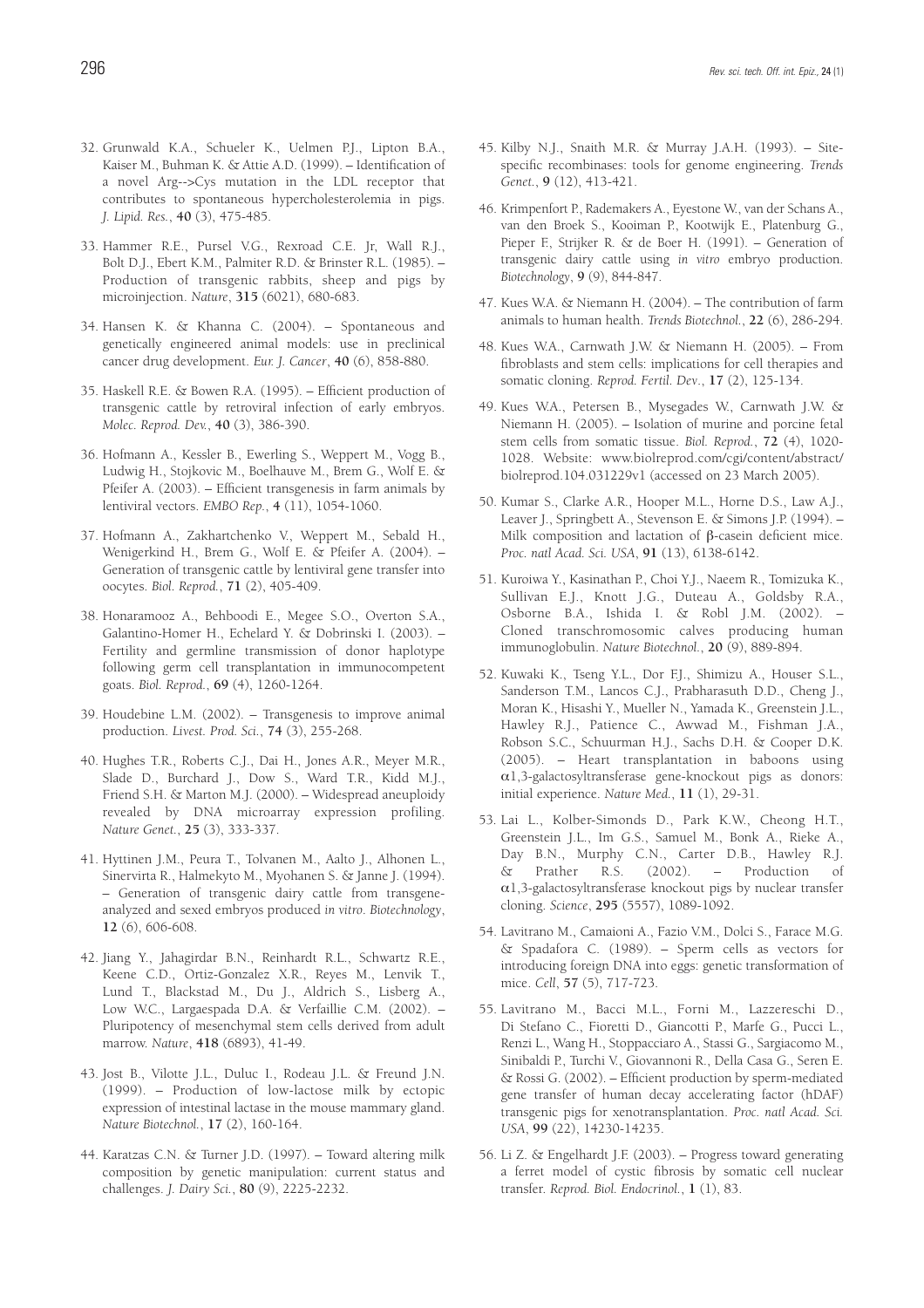- 57. Lo D., Pursel V., Linton P.J., Sandgren E., Behringer R., Rexroad C., Palmiter R.D. & Brinster R.L. (1991). – Expression of mouse IgA by transgenic mice, pigs and sheep. *Eur. J. Immunol.*, **21** (4), 1001-1006.
- 58. Ma J.K., Drake P.M. & Christou P. (2003). The production of recombinant pharmaceutical proteins in plants. *Nat. Rev. Genet.*, **4** (10), 794-805.
- 59. Maga E.A., Anderson G.B. & Murray J.D. (1995). The effects of mammary gland expression of human lysozyme on the properties of milk from transgenic mice. *J. Dairy Sci.*, **78** (12), 2645-2652.
- 60. Maga E.A. & Murray J.D. (1995). Mammary gland expression of transgenes and the potential for altering the properties of milk. *Biotechnology*, **13** (13), 1452-1457.
- 61. Mahmoud T.H., McCuen B.W., Hao Y., Moon S.J., Tatebayashi M., Stinnett S., Petters R.M. & Wong F. (2003). – Lensectomy and vitrectomy decrease the rate of photoreceptor loss in rhodopsin P347L transgenic pigs. *Graefes Arch. Clin. Exp. Ophtalmol.*, **241** (4), 298-308.
- 62. Massoud M., Attal J., Thepot D., Pointu H., Stinnakre M.G., Theron M.C., Lopez C. & Houdebine L.M. (1996). – The deleterious effects of human erythropoietin gene driven by the rabbit whey acidic protein gene promoter in transgenic rabbits. *Reprod. Nutr. Dev.*, **36** (5), 555-563.
- 63. Meade H.M., Echelard Y., Ziomek C.A., Young M.W., Harvey M., Cole E.S., Groet S. & Curling J.M. (1999). – Expression of recombinant proteins in the milk of transgenic animals*. In* Gene expression systems: using nature for the art of expression (J.M. Fernandez & J.P. Hoeffler, eds). Academic Press, San Diego, 399-427.
- 64. Müller M. & Brem G. (1991). Disease resistance in farm animals. *Experientia*, **47** (9), 923-934.
- 65. Müller M., Brenig B., Winnacker E.L. & Brem G. (1992). Transgenic pigs carrying cDNA copies encoding the murine Mx1 protein which confers resistance to influenza virus infection. *Gene*, **121** (2), 263-270.
- 66. Niemann H. (2004). Transgenic pigs expressing plant genes. *Proc. natl Acad. Sci. USA*, **101** (19), 7211-7212.
- 67. Niemann H., Halter R., Carnwath J.W., Herrmann D., Lemme E. & Paul D. (1999). – Expression of human blood clotting factor VIII in the mammary gland of transgenic sheep. *Transgenic Res.*, **8** (3), 237-247.
- 68. Niemann H. & Kues W.A. (2003). Application of transgenesis in livestock for agriculture and biomedicine. *Anim. Reprod. Sci.*, **79** (3-4), 291-317.
- 69. Nottle M.B., Nagashima H., Verma P.J., Du Z.T., Grupen C.G., MacIlfatrick S.M., Ashman R.J., Harding M.P., Giannakis C., Wigley P.L., Lyons I.G., Harrison D.T., Luxford B.G., Campbell R.G., Crawford R.J. & Robins A.J. (1999). – Production and analysis of transgenic pigs containing a metallothionein porcine growth hormone gene construct*. In* Transgenic animals in agriculture (J.D. Murray, G.B. Anderson, A.M. Oberbauer & M.M. McGloughlin, eds). CABI Publishing, New York, 145-156.
- 70. Palmarini M. & Fan H. (2001). Retrovirus-induced ovine pulmonary adenocarcinoma: an animal model for lung cancer. *J. natl Cancer Inst.*, **93** (21), 1603-1614.
- 71. Perry A.C., Wakayama T., Kishikawa H., Kasai T., Okabe M., Toyoda Y. & Yanagimachi R. (1999). – Mammalian transgenesis by intracytoplasmic sperm injection. *Science*, **284** (5417), 1180-1183.
- 72. Perry A.C., Rothman A., de las Heras J.I., Feinstein P., Mombaerts P., Cooke H.J. & Wakayama T. (2001). – Efficient metaphase II transgenesis with different transgene archetypes. *Nature Biotechnol.*, **19** (11), 1071-1073.
- 73. Petters R.M., Alexander C.A., Wells K.D., Collins E.B., Sommer J.R., Blanton M.R., Rojas G., Hao Y., Flowers W.L., Banin E., Cideciyan A.V., Jacobson S.G. & Wong F. (1997). – Genetically engineered large animal model for studying cone photoreceptor survival and degeneration in retinitis pigmentosa. *Nature Biotechnol.*, **15** (10), 965-970.
- 74. Phelps C.J., Koike C., Vaught T.D., Boone J., Wells K.D., Chen S.H., Ball S., Specht S.M., Polejaeva I.A., Monahan J.A., Jobst P.M., Sharma S.B., Lamborn A.E., Garst A.S., Moore M., Demetris A.J., Rudert W.A., Bottino R., Bertera S., Trucco M., Starzl T.E., Dai Y. & Ayares D.L. (2003). – Production of α1,3-galactosyltransferase deficient pigs. *Science*, **299** (5605), 411-414.
- 75. Plasterk R.H. (2002). RNA silencing: the genome's immune system. *Science*, **296** (5571), 1263-1265.
- 76. Platenburg G.J., Kootwijk E.A.P., Kooiman P.M., Woloshuk S.L., Nuijens J.H., Krimpenfort P.J.A., Pieper F.R., de Boer H.A. & Strijker R. (1994). – Expression of human lactoferrin in milk of transgenic mice. *Transgenic Res.*, **3** (2), 99-108.
- 77. Platt J.L. & Lin S.S. (1998). The future promises of xenotransplantation. *Ann. N.Y. Acad. Sci.*, **862**, 5-18.
- 78. Pursel V.G., Pinkert C.A., Miller K.F., Bolt D.J., Campbell R.G., Palmiter R.D., Brinster R.L. & Hammer R.E. (1989). – Genetic engineering of livestock. *Science*, **244** (4910), 1281-1288.
- 79. Pursel V.G., Wall R.J., Mitchell A.D., Elsasser T.H., Solomon M.B., Coleman M.E., Mayo F. & Schwartz R.J. (1999). – Expression of insulin-like growth factor-I in skeletal muscle of transgenic pigs. *In* Transgenic animals in agriculture (J.D. Murray, G.B. Anderson, A.M. Oberbauer & M.M. McGloughlin, eds). CABI Publishing, New York, 131-144.
- 80. Rapacz J. & Hasler-Rapacz J. (1989). Animal models: the pig. *In* Genetic factors in atherosclerosis: approaches and model systems (R.S. Sparkes & A.J. Lusis, eds). Karger, Basle, 139-169.
- 81. Rossant J. (2001). Stem cells from the mammalian blastocyst. *Stem Cells*, **19** (6), 477-482.
- 82. Rudolph N.S. (1999). Biopharmaceutical production in transgenic livestock. *Trends Biotechnol.*, **17** (9), 367-374.